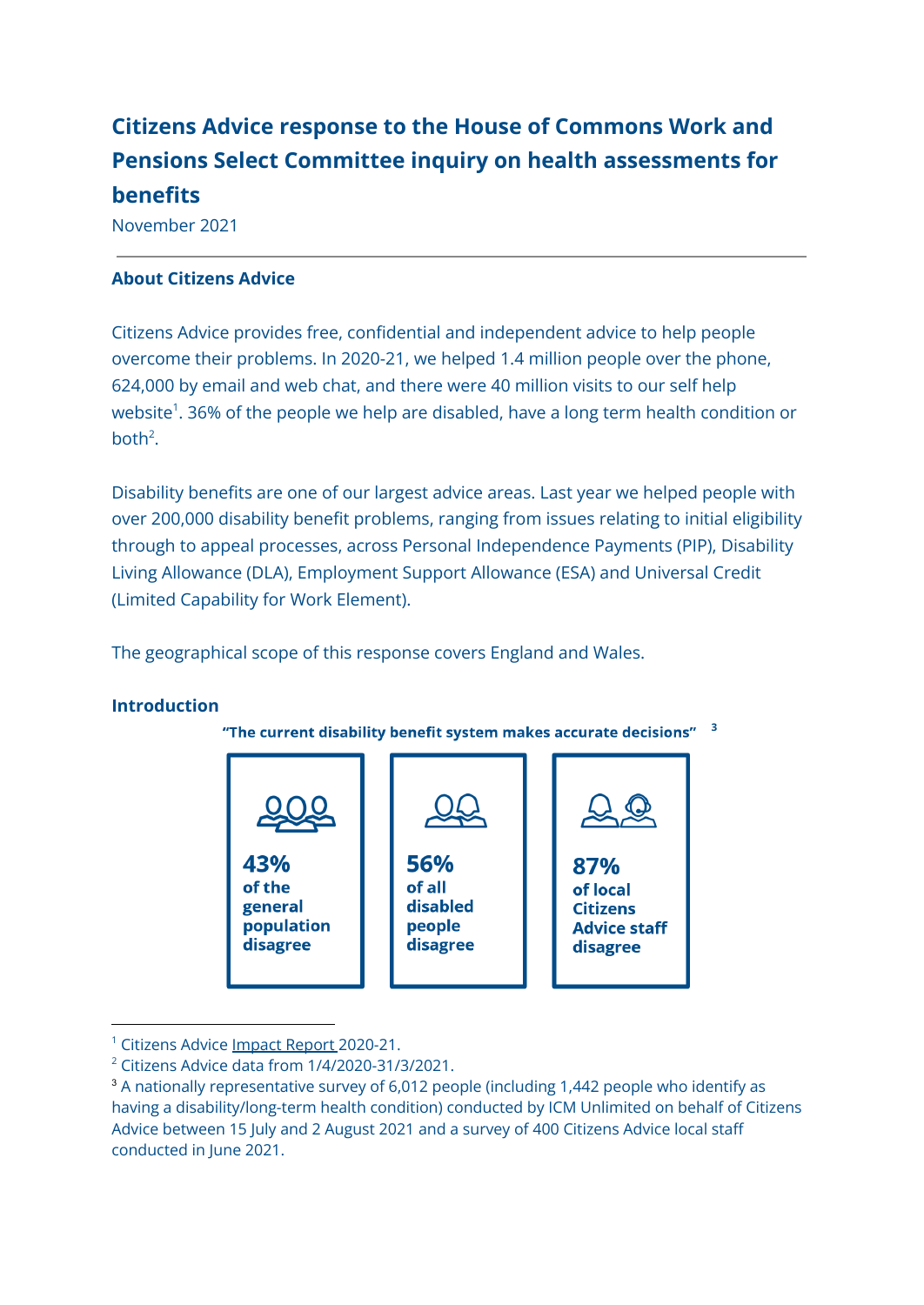The current disability benefit system needs urgent improvement. Applying for disability benefits is too often complicated, distressing and it's not uncommon for initial decisions, following health assessments about the support people need, to be wrong. As a result of this trust in the system is incredibly low. 43% of the general population disagree that the current system makes accurate decisions (compared to 32% who agree), rising to 56% of all disabled people (30% agree) 4 . Over 85% of our advisers do not believe the current benefits system makes accurate decisions about who should get disability benefits (only 7% agree) 5 .

Advice on benefits is our biggest enquiry area. For disability benefits, we provide advice at every stage of the process - from helping people with eligibility right through to appeals. This gives us a unique insight into the way the two assessment processes are currently working, and it's clear the system isn't always matching claimants with the support they need. Instead it is a drain on people's time and sometimes an active harm to their health.

### **Methodology**

This response is based on several evidence sources:

- Evidence forms (EF) submitted by our advisers in 270 Local Citizens Advice across England and Wales. These forms allow advisers to highlight cases they think can inform wider policy understanding.
- Focus groups conducted with advisers during summer 2020 (on the impact of the pandemic), and interviews in 2021 (on how to ensure that assessments are more accurate).
- The results of a survey of 400 Citizens Advice local staff conducted in June 2021.
- A survey of 1,133 GB adults aged 15+ with a disability or long term health condition (including 475 who were claiming a disability benefit), nationally representative of the disabled population. Carried out by Ipsos MORI on behalf of Citizens Advice between February and March 2019.
- A nationally representative survey of 6,012 people (including 1,442 people who identify as having a disability/long-term health condition) conducted by ICM Unlimited on behalf of Citizens Advice between 15 July and 2 August 2021.

<sup>4</sup> Overall population (n=6,012) / Identify as having disability/LTHC (n=1,442)

<sup>&</sup>lt;sup>5</sup> 7% of advisers agree that the disability benefits system makes accurate decisions.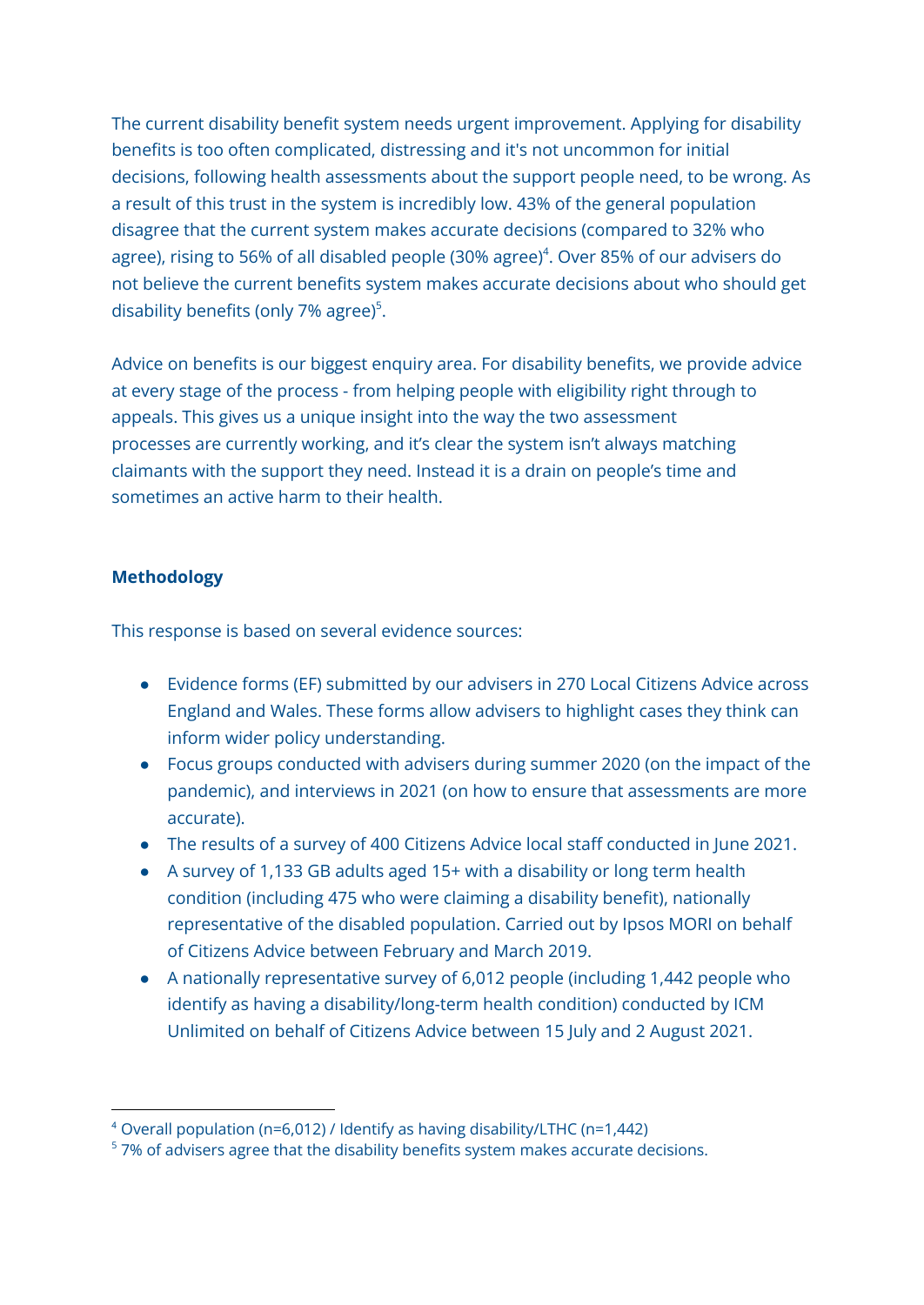## **1. How could DWP improve the quality of assessments for health-related benefits?**

Advisers 6 feel strongly that poor quality assessments are one of the main contributors to inaccurate decision making. The majority of issues identified are not unique to face to face assessments, with virtual and telephone assessments subject to the same problems.

Contrary to DWP guidance<sup>7</sup> for Healthcare Professionals (HCPs) advisers found that:

- Some Assessors rush the assessment and regularly default to closed questions that don't allow clients to adequately explain their situations, such as "Can?" rather than "How?".
- Assessors don't seek examples or in-depth explanations to understand how a claimant completes daily tasks and what it takes to recover from doing them.

DWP guidance<sup>8</sup> encourages HCPs to rely on informal observations or 'soft tells' to attempt to determine a claimant's state of mind, levels of anxiety or severity of mental health problems. Advisers see this as unfair as claimants will go the extra mile to present as calm and smart during their assessment, when their conditions may make this very difficult to maintain on a daily basis.

*"They make judgements that are on the surface level.. the one that always gets me, say you've got a client with a mental health condition, say depression, and they turn up to the assessment looking 'completely normal' – makeup, all of that. Quite often a* lot of my clients will say "well I make an extra special effort, I know this is a big thing". *So they put themselves out, but that has a knock on effect, that is used in the assessment, it's like an instant fail. It's like a trap. You see clients falling into that trap. It's heartbreaking. You just know the effort that that client has gone to but you know it will have a worse effect. No one wants to show what they're like on their worst day". 9*

<sup>&</sup>lt;sup>6</sup> Adviser interviews between 15 July and 2 August 2021 and a survey of 400 Citizens Advice local staff conducted in June 2021.

<sup>7</sup> Gov.uk (2020) Revised ESA [Handbook.](https://assets.publishing.service.gov.uk/government/uploads/system/uploads/attachment_data/file/925097/wca-handbook.pdf) Effective Questioning Page 28 [accessed September 2021] and Gov.uk (2021) PIP [assessment](https://www.gov.uk/government/publications/personal-independence-payment-assessment-guide-for-assessment-providers/pip-assessment-guide-part-1-the-assessment-process) guide part 1: the assessment process. 1.6.8 and 1.6.9 [accessed September 2021].

<sup>8</sup> Gov.uk (2020) Revised ESA [Handbook.](https://assets.publishing.service.gov.uk/government/uploads/system/uploads/attachment_data/file/925097/wca-handbook.pdf) Interview Technique 3.1.3.2 Page 57

<sup>&</sup>lt;sup>9</sup> Citizens Advice adviser interviews July 2021.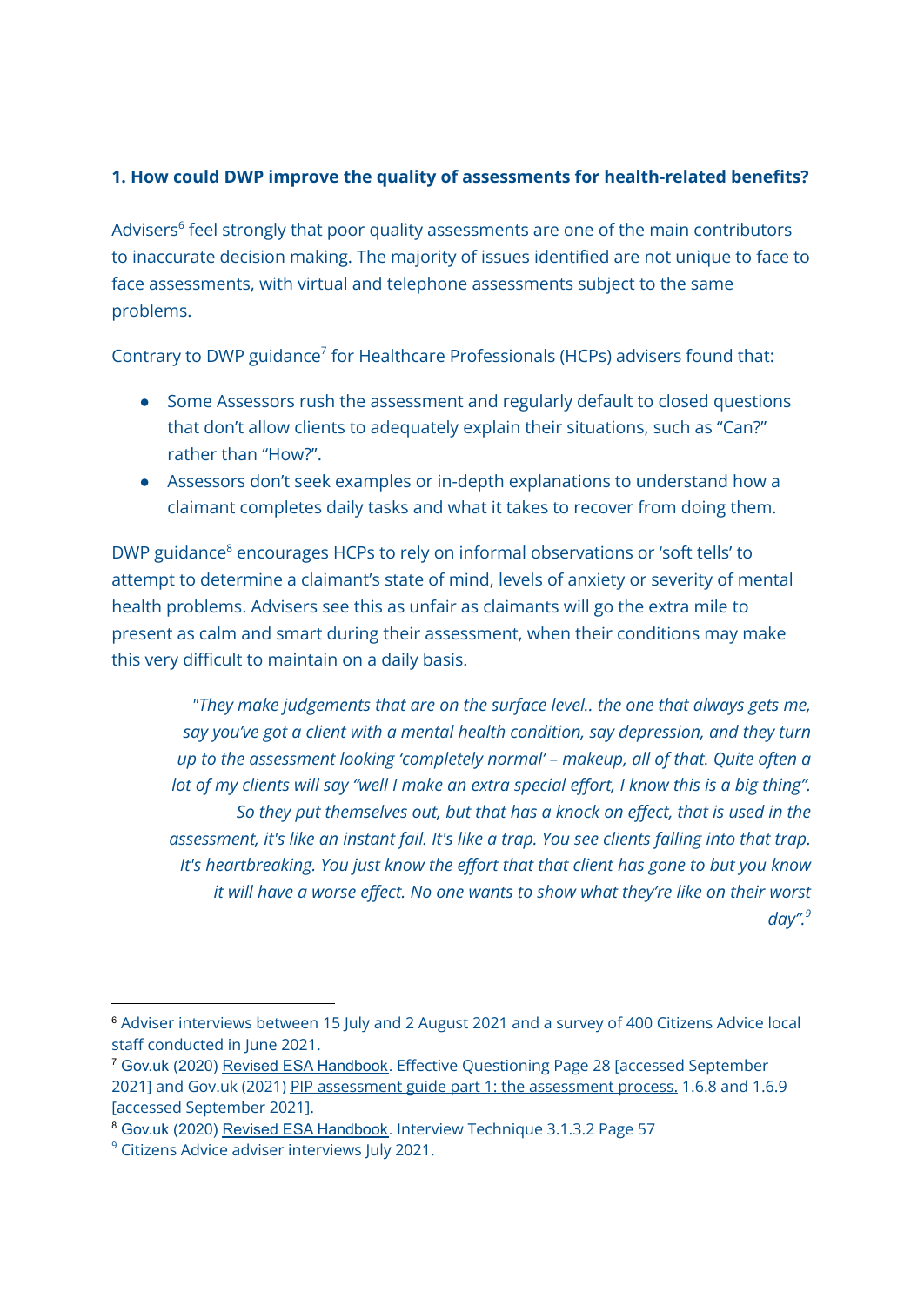Advisers note that **assessment reports written by HCPs are regularly poor** and formulaic and appear to be largely pieced together from 'drop down / tick box / cut and paste' processes. The reports appear to be partially completed on laptops during the assessment which can make claimants feel like they are not being properly engaged with. Advisers also tell us that it is not uncommon for reports to appear to refer to different people (wrong name, wrong pronoun, incorrect aids listed), or to not reflect what the claimant talked about. Receiving an inaccurate assessment report that doesn't get basic details correct makes people feel like they have been mixed up with someone else, and that they haven't been listened to by the assessor or the DWP as a whole.

*"They use a lot of cut and paste statements. I come across the same statements again and* again. When the client reads it out to me they think it's personal, and I have to say 'That's a *cut and paste statement, what did they ask you that they could have based that on?' and we have to try and unpick it. They will refer to what the person has said they have difficulties with, but then they will dismiss each one in turn, by making assumptions about what they said they can do for another one." 10*

As a result of the poor questioning, rushing through the forms and using 'soft tells', the **assessment reports regularly contain incorrect assumptions** about what a person can or can't do, and how their conditions affect their daily lives. This goes on to poorly inform the decision-maker and leads to confusion and inaccuracy in decisions, as well as a breakdown of trust in the system for claimants.

#### **Paul's story 11**

Paul\* left his office job after a period of extended sick leave following a brain injury. He applied for PIP and Universal Credit, but was refused PIP following a poor telephone assessment, scoring zero points for both components.

In their reasons for the refusal the DWP stated that, following the brain injury, Paul was able to return to work as a roofer thus demonstrating balance, and dexterity. Paul has never worked as a roofer. The DWP also argued he is able to drive, but since his brain injury Paul has not been able to drive. The decision letter also contained a number of other inaccuracies.

Paul is waiting for his Work Capability Assessment and is now worried that it will have the same outcome. Paul told us that without our support and assistance he would not

 $10$  Ihid.

<sup>&</sup>lt;sup>11</sup> Adviser Evidence Form submitted October 2021.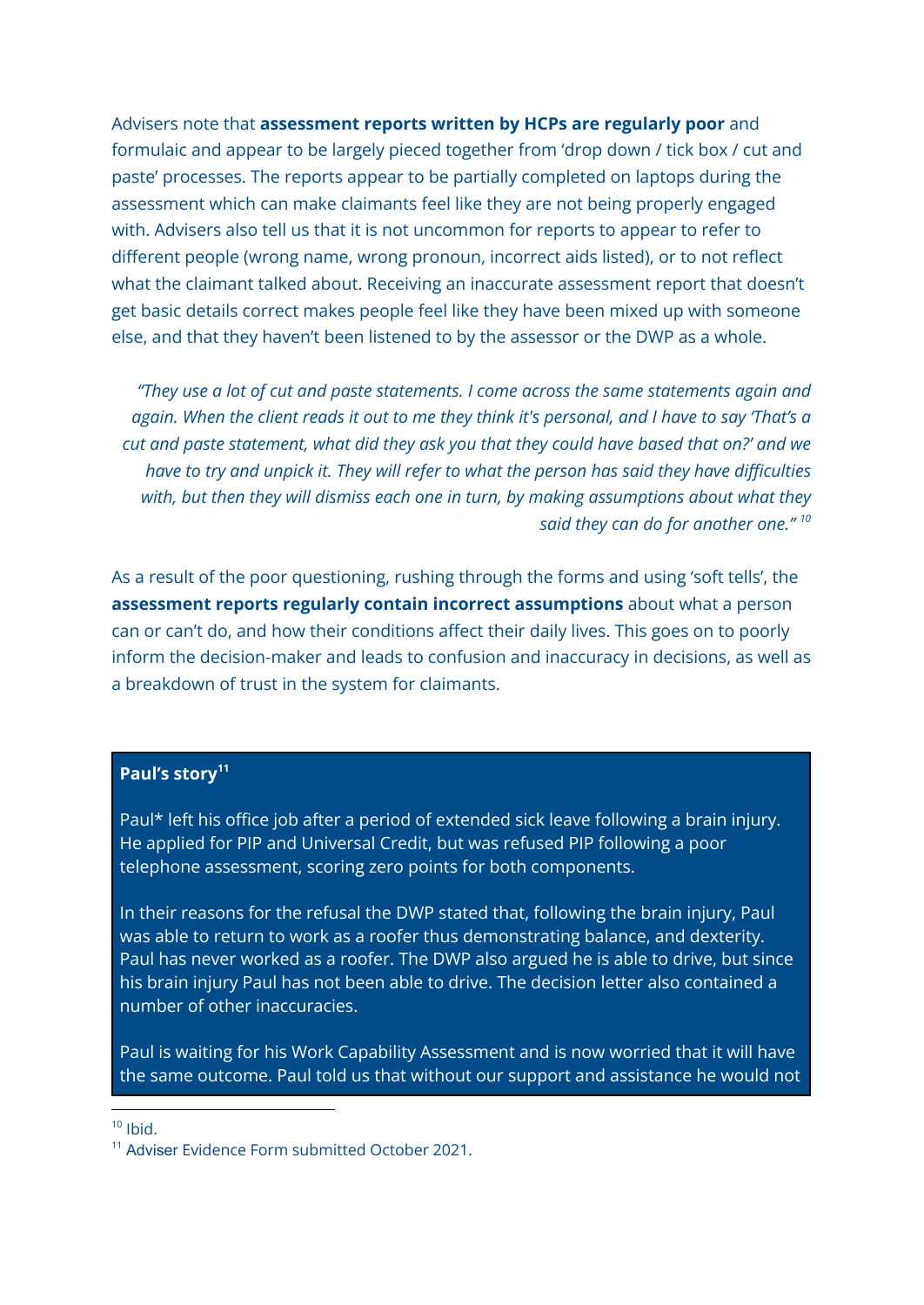#### have been able to challenge the PIP decision.

\*all names in this submission have been changed to protect anonymity

**The DWP should share the HCP report with claimants automatically**, allowing individuals to ask for corrections and amendments before the decision-making process is complete. DWP must also make recording assessments more accessible and routine practice for those that want them, and let claimants choose the format (audio only or video). This will provide a helpful record for the assessor or decision-maker, would allow Assessors to be more present and engaged with individuals during the assessment, and will reassure claimants.

#### **Recommendations:**

- Assessors must be able to take the time needed to complete a good quality assessment.
- Assessors should not use informal observations to make assumptions about a claimant's mental health or ability to manage daily tasks.
- The DWP should make sure open-ended questions are used ('How' not 'Can') to obtain a full answer and a better idea of someone's needs.
- The DWP / Assessment Providers should automatically share a copy of the HCP report and allow claimants to request corrections.
- The DWP needs to make recording (audio/video) assessments more accessible for those that want them.

# **1 a. Have you seen any specific improvements in the process since the Committee last reported on PIP and ESA assessments, in 2018?**

The introduction of remote assessments (either by phone or video) at the beginning of the pandemic was a leap forward in accessibility for many claimants. Removing the need to travel to assessments reduced the financial cost and energy needed to attend, helping those with mobility difficulties especially.

However, advisers explained that some claimants have struggled with telephone communication due to their impairment, whilst others have found it difficult to explain their support needs over the phone. Other claimants have felt disadvantaged by the lack of physical observation. For example, people with impaired mobility or some mental health conditions such as anxiety. In other examples, advisers have mentioned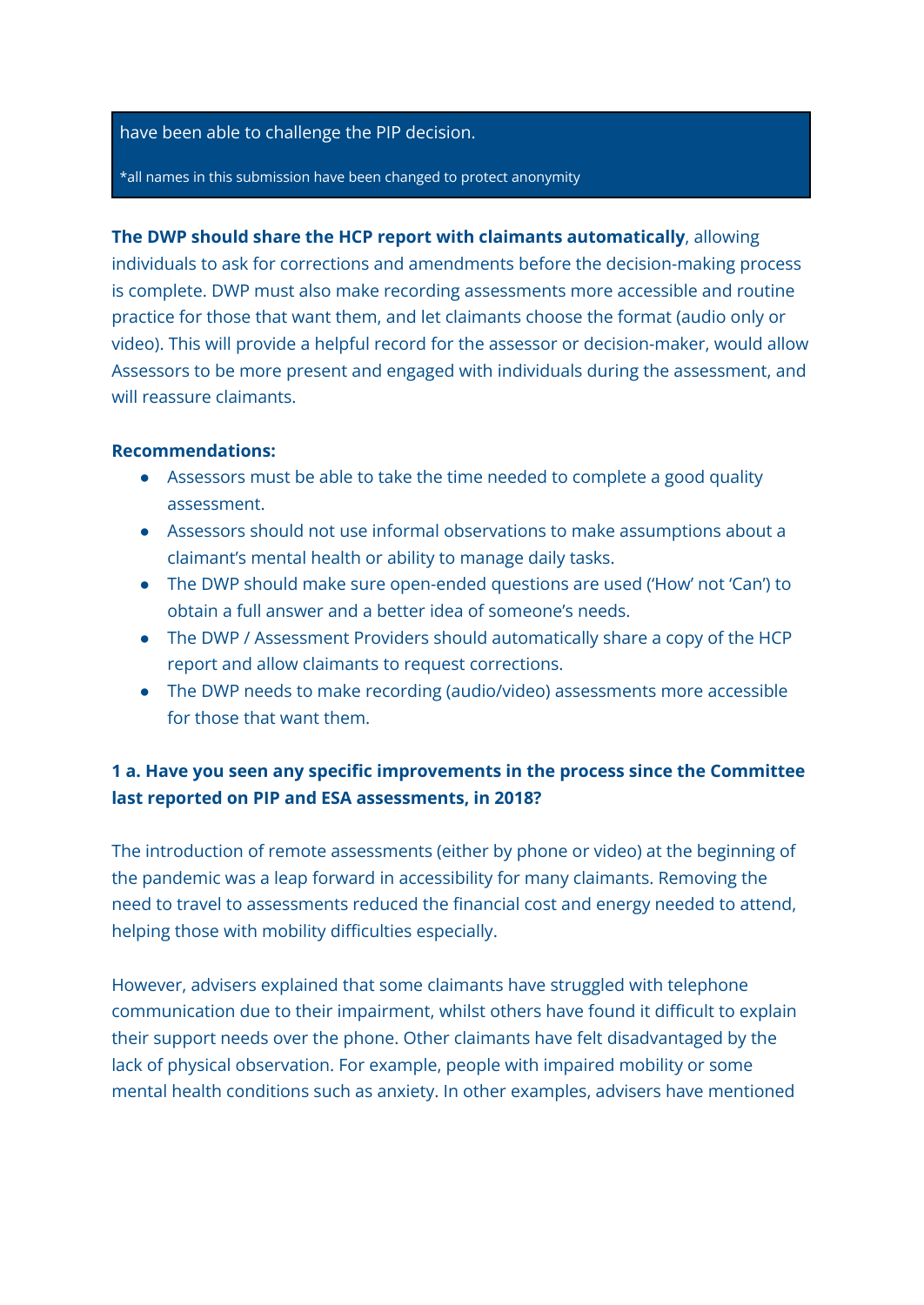cases where claimants may appear more confident than they would in person and they felt this led to a less accurate outcome. 12

Video assessments help to overcome some of the limitations of telephone assessments, such as the lack of a physical observation. One client with autism who had a telephone assessment during the pandemic said they would have preferred a video assessment if it was on offer at the time:

*"I don't believe that I can put through the difficulties I have over the phone. It just doesn't paint a full picture. It just shows one strength I've got, which is variable communication. Non-verbal communication, that goes amiss."* 13

However, this method isn't appropriate for everyone. 40% of disabled people we surveyed in 2019 told us that they find speaking over video chat difficult.<sup>14</sup>

Establishing the required 'explicit consent' within Universal Credit guidelines has also proved challenging for our advisers, particularly when providing support remotely. As a result we've seen examples of DWP helpline advisers refusing to deal with Citizens Advice advisers as 3rd party representatives, meaning that claimants who require additional support could miss important deadlines or may not be able to submit evidence. 15

Remote assessments can improve accessibility for some and provide a more flexible and person-centred approach, which is why we are pleased that the Department is looking to retain telephone and video assessments in some way going forward. However it's vital that claimants are able to select the assessment channel that best meets their needs and enables them to effectively explain the impact of their condition or impairment on their day-to-day life. In doing so, this could help to improve the accuracy of decision-making at the initial assessment and improve claimant trust in the system.

#### **Recommendations:**

● The DWP should allow claimants to choose their claim and assessment channel.

<sup>&</sup>lt;sup>12</sup> Survey with 279 local Citizens Advice staff. August 2020.

<sup>&</sup>lt;sup>13</sup> In October 2020 Citizens Advice conducted 11 depth interviews with clients who had experience of applying for disability benefits during the coronavirus pandemic.

<sup>&</sup>lt;sup>15</sup> Survey with 279 local Citizens Advice staff. August 2020.  $14$  Survey of 1,133 GB adults aged 15+ with a disability or long term health condition (including 475 who were claiming a disability benefit), nationally representative of the disabled population. Carried out by Ipsos MORI on behalf of Citizens Advice between February and March 2019.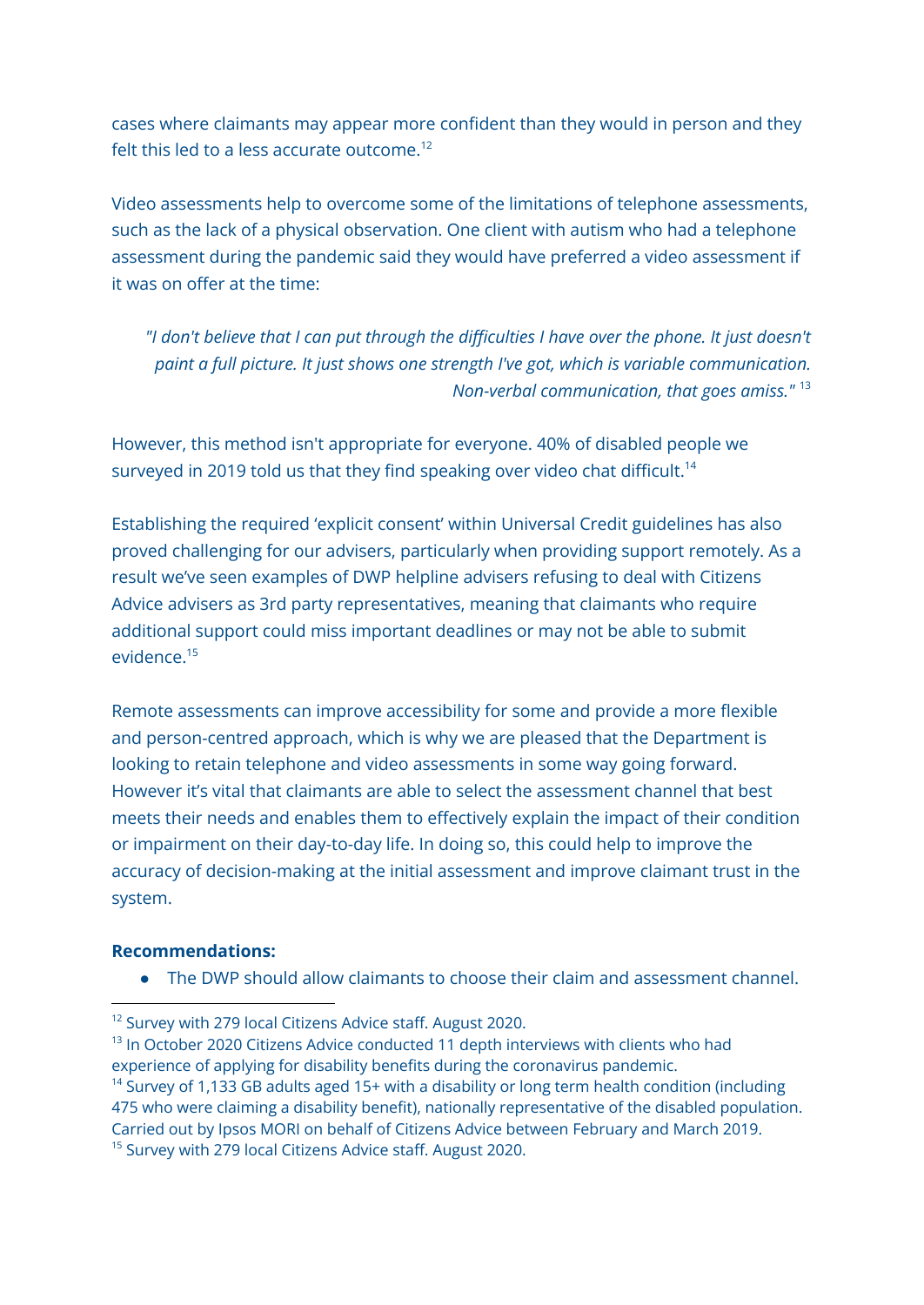● The DWP should ensure non-digital access is maintained and receives the appropriate investment.

# **3. Do the descriptors for PIP accurately assess functional impairment? If not, how should they be changed? 4. Do the descriptors for ESA accurately assess claimants' ability to work? If not, how should they be changed?**

Advisers find that the PIP and WCA activities and descriptors are not always appropriate for people with mental health conditions. Claimants find it difficult to relate how their experiences measure against them, as they are centered around many activities that they may be physically able to complete, but instead are lacking the energy or motivation to take on reliably, or everyday. The activities and descriptors do not always allow people to accurately portray how variable conditions affect their ability to undertake daily activities, because there is no true typical day when it comes to the impacts of their health conditions.

### **Gary's story 16**

Gary has both physical and mental health conditions. During his PIP assessment, Gary found that the questions asked were very restrictive and that the assessor was focused on getting answers that neatly fit the questions asked, which did not feel relevant to the mental health conditions he has.

The assessor kept asking Gary for information about dates and names of consultants, but Gary explained he has memory loss and was struggling to answer, and did not feel the assessor took this into account. The assessor also asked Gary how often he experiences depressive cycles per week, when this varies hugely, with some depressive cycles lasting a few hours and some spanning multiple weeks. This made it very difficult to give an answer to the question asked.

Gary had taken a lot of convincing from family and friends that he would be eligible for PIP and felt the questions asked were unfair, aggressive and would not allow for an accurate assessment of his situation. Gary scored 0 points for both elements, and will now have to go through the Mandatory Reconsideration process.

<sup>&</sup>lt;sup>16</sup> Adviser Evidence Form submitted September 2021.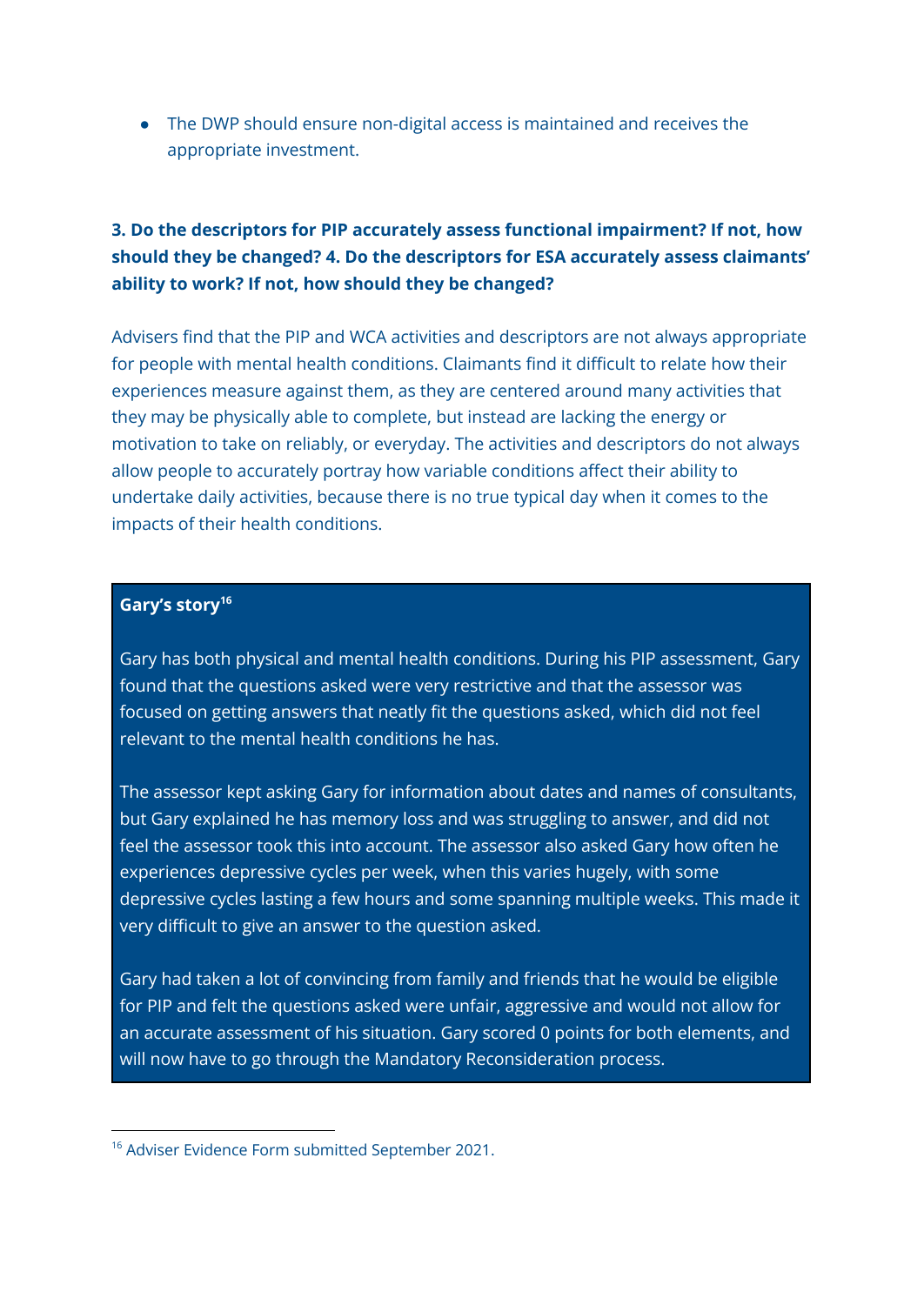Advisers stated that the guidance for understanding the descriptors and activities could be improved, as it is too vague and lacking in the detail necessary to help people complete their application forms well.

It is also important to review whether the descriptors still accurately reflect barriers to work or independence given the changes in the labour market, the use of technology at work and the availability of aids/support in work or at home.

# **7. Appeals data shows that, for some health-related benefits, up to 76% of tribunals find in favour of the claimant. Why is that? & 7 a. What could DWP change earlier in the process to ensure that fewer cases go to appeal?**

Improving key processes earlier in the disability benefit system would mean more accurate decisions are made first time, and fewer cases need to go to appeal. Research carried out with experienced advisers in summer 2021 highlighted several explanations for why such a high proportion of tribunals are found in favour of the claimant, and what lessons could be learned from tribunals and applied to the initial stages.

In our response to question 1 we set out how assessments and assessment reports can be improved. Here we'll set out how tribunal panels are enabled to make more accurate assessments of individuals' support needs, and what improvements could be applied to the stages on either side of assessments (obtaining medical evidence and decision making).

#### **Tribunal panels are made up of highly skilled and knowledgeable professionals** (a

judge, an experienced medical professional, plus disability specialists for PIP cases.) They understand the case law, medical evidence submitted, how conditions are likely to impact on a claimant's abilities to carry out daily activities, and how medications may interact with each other. Advisers felt having more than one person involved in the exploratory and decision-making process was helpful, as it meant there was more chance of all of the evidence being considered and reflected on.

As discussed in our response to Question 1, advisers believe that **HCPs do not have specialist knowledge and don't have the same level of medical experience as panel members**. This makes it harder for them to understand the impact that people's health conditions have on them, or how their medication might affect them. Advisers also believe that **decision-makers who are not medically trained also find it difficult** to understand all the evidence presented to them and this factors into incorrect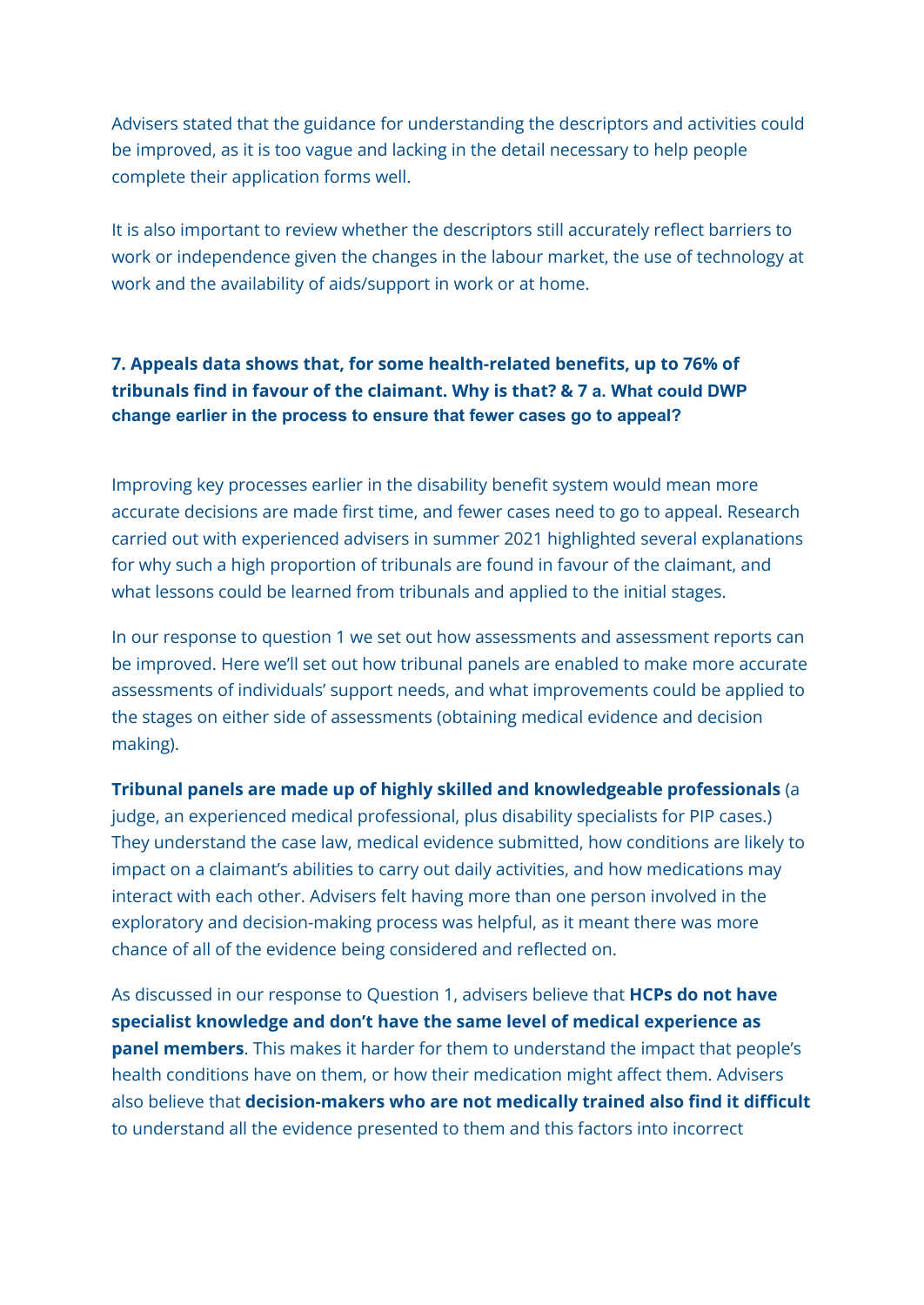decisions being made. Decision-makers never meet the claimant. They are reliant on a comprehensive and accurate report from the HCP who carried out the assessment, and good quality supporting medical evidence.

**We support DWP's Green Paper plans to bring in access to specialist support for decision-makers** so they are better able to understand all the evidence supplied and come to an accurate decision. We agree that this would improve outcomes and increase people's trust and confidence in the decision being made.

**The tribunal panel explores all of the evidence submitted** (the original form, and medical and supporting evidence), and how it intersects with the spoken evidence provided by the claimant. People attending in support of the claimant are also able to speak briefly at the end of the session to supplement the other evidence provided. Advisers report that in poor assessments, it is common for Assessors to not allow support workers / carers / family or friends to advocate for the claimant.

Advisers feel that **DWP decision-makers generally place an over emphasis on the HCP assessment report**, and do not explore or discuss the additional evidence supplied, despite this evidence often coming from consultants, GPs or specialists who have known the claimant for a number of years. Relying solely on the HCP report when, as evidenced above, there are often issues with the assessments and the quality of the reporting, can lead to incorrect decisions being made, and unacceptable delays getting the right level of support to people.

**DWP decision-makers should fairly and transparently assess all sources of evidence**, and ensure they consider the opinion or insights of medical professionals

that specialise in particular conditions and/or know the client well, as well as the information provided by individuals themselves and those who support them and understand best how they manage day to day. DWP should ensure claimants understand how the form, HCP report, and medical evidence has been used in the decision-making process, and provide copies of the HCP report to claimants so that they can ask for any necessary amendments prior to the decision-making stage.

Advisers described the tribunal panel as 'forensic'. **The panel asks open and exploratory questions, asking "how?" vs "can?"**, and seeks examples from claimants so as to obtain a full explanation and understanding of the needs of the individual. This prevents gaps in their understanding, and minimises the chance of the panel making incorrect assumptions (which feature heavily in poor HCP reports). As discussed in our response to Question 1, we believe if HCPs ask open ended questions and seek proper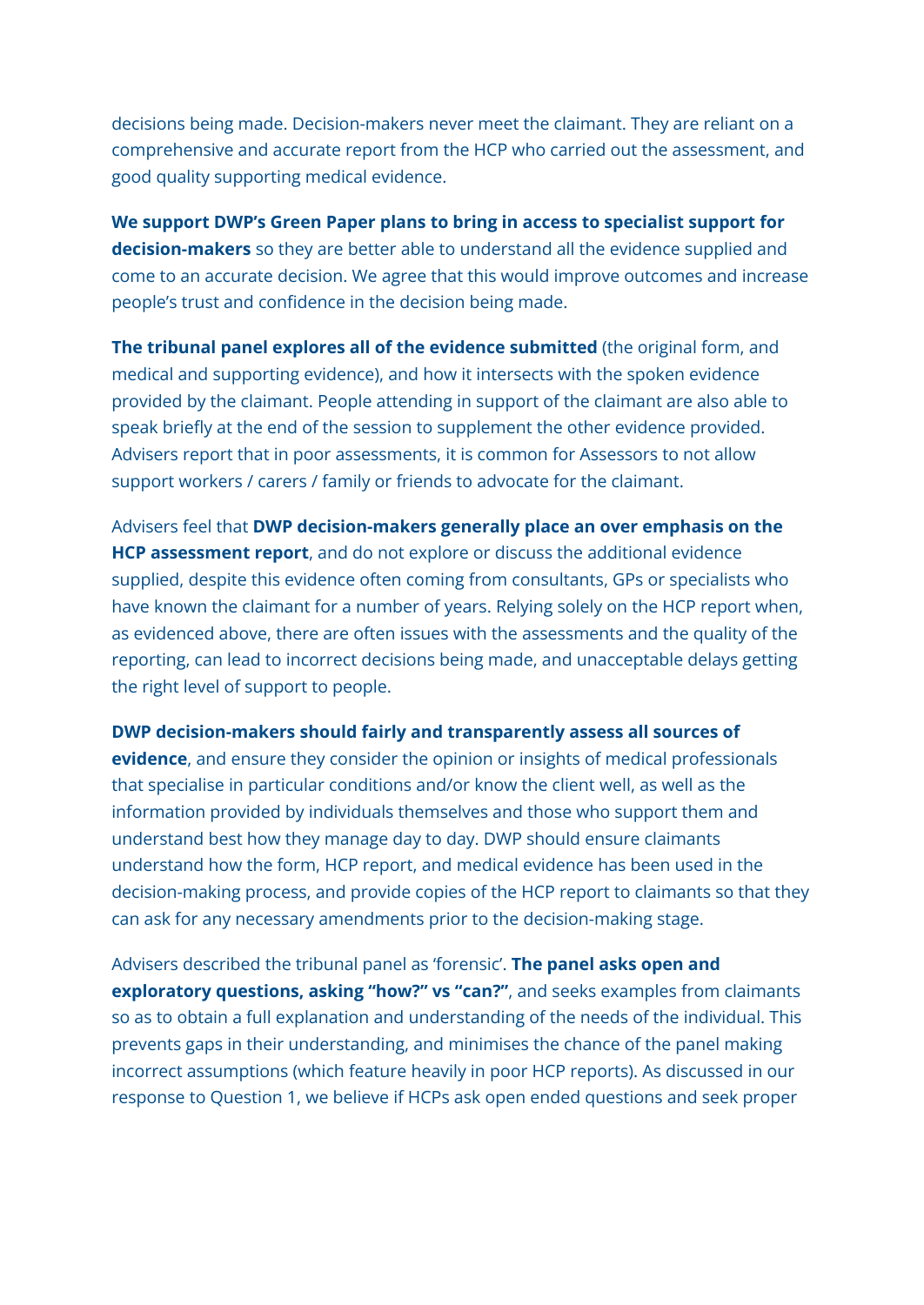examples and explanations at the assessment stage, more information will be gathered leading to an increased number of better decisions following assessments.

**Tribunals will take the necessary time to arrive at a proper conclusion**, and will adjourn if necessary. Advisers report that poor assessments are rushed (with some only taking 10 minutes). When assessments do make full use of the time allocated, distressed claimants aren't always made aware they can take a break, and may provide shorter, less rich answers so as to end the assessment sooner.

**HCPs should not rush claimants through the assessment** process and ensure people are as comfortable as possible discussing highly personal topics, and take breaks if needed. Making time to get all the relevant evidence and ensure the claimant has the best chance of explaining their situation at this stage will prevent more cases from going to Mandatory Reconsideration and tribunal.

# **By the time claimants reach the tribunal stage in their disability benefit journey, they will have had a lot more time to source quality medical evidence**, and

supporting information from care workers or family members. Bearing in mind the length of time between submitting forms and evidence and actually attending an assessment (average median time between form submission and PIP assessment is 19 weeks as of July 2021), DWP should consider explicitly extending deadlines for medical evidence so people have more time to gather quality evidence to support their applications and improve the accuracy of decision making earlier.

#### **Initially claimants have one month to gather and submit suitable medical**

**evidence**. This short deadline can pose problems, as GPs and health services are often very busy. Even at the Mandatory Reconsideration stage, another 30-day deadline to submit extra evidence can present a barrier for claimants (even when they are advised they do have the option to send on additional Medical Evidence outside this timeframe if they need to).

Advisers told us **there is widespread confusion over who is responsible for gathering the evidence**, as PIP2 and ESA50/UC50 forms request contact information for GPs and relevant medical professionals, but advisers believe Assessment Providers or DWP don't always contact these professionals proactively. Because of this, initial claim forms are often sent off with very little or no supporting evidence, as claimants expect the DWP to seek it out if they require it to make their decisions.

When claimants *are* aware they need supporting evidence they are subject to a 'postcode lottery', with no standardised process for securing medical evidence. Claimants can be asked to pay a considerable fee to have GPs produce supporting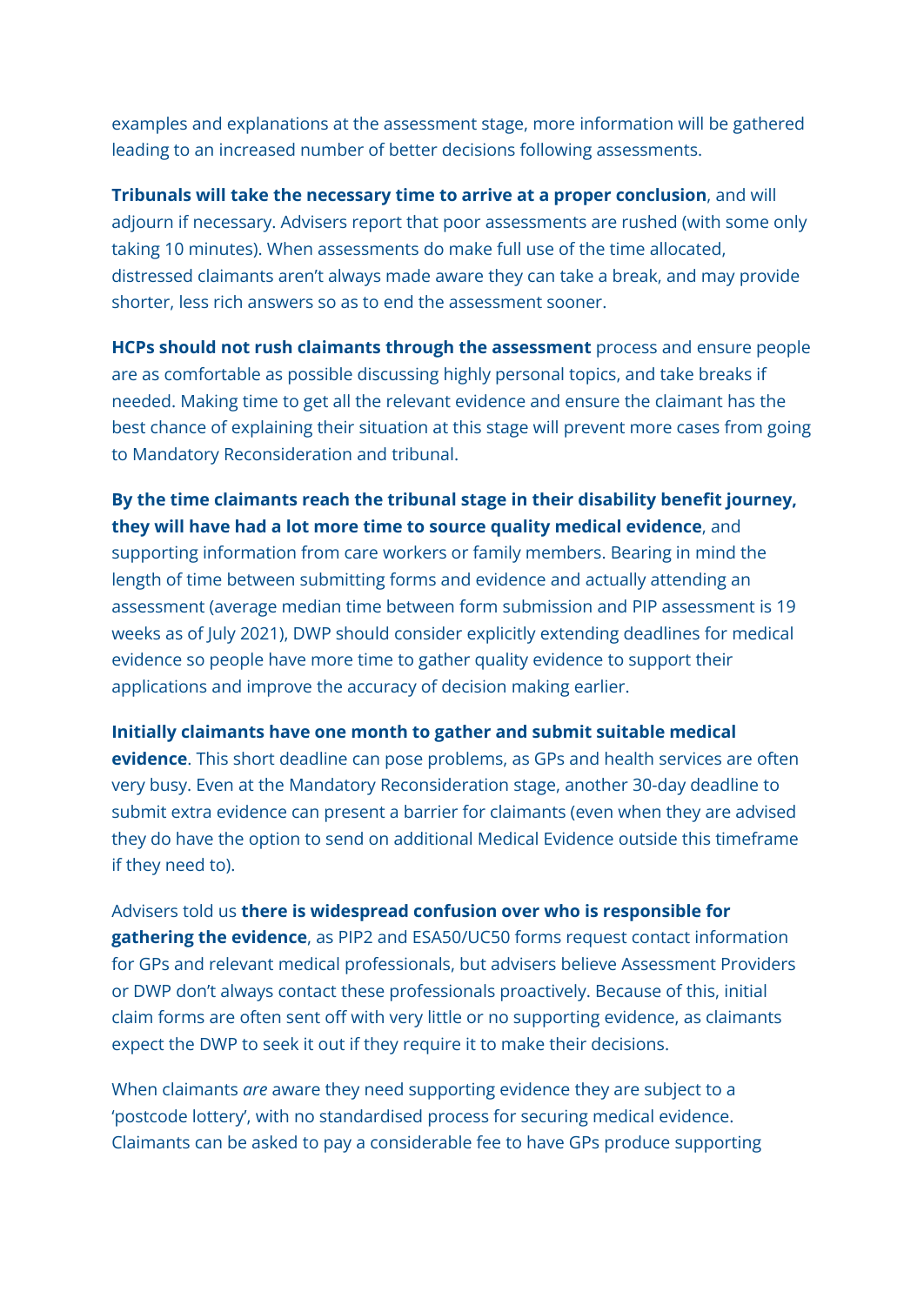evidence (which isn't always helpful or appropriate) depending on which surgery they are registered with.

**Claimants shouldn't be burdened with the costs of securing evidence** that is necessary for the process of checking eligibility. **It is also understandable that GPs and other medical professionals do not have the time or knowledge of benefits to provide this evidence**. Given this tension, the DWP and Department of Health and Social Care either need to act to resolve these problems or think again about the role of medical evidence in the claims process. DWP should consider whether a discretionary fund should be created to help GP surgeries bear the cost, so that clients are not prevented from accessing the proper documentation in the first instance, and GPs and support staff are compensated for the additional work they undertake.

### **Recommendations:**

- The DWP should explicitly extend deadlines for medical evidence submission.
- The DWP should conduct a full review of the role and process for obtaining medical evidence.

**8. Is there a case for combining the assessment processes for different benefits? If not, how else could the Department streamline the application processes for people claiming more than one benefit (eg. PIP and ESA)? 9. What are your views on the Department's "Health Transformation Programme"? What changes would you like to see under the programme?**

A key objective of the Health Transformation Programme is to improve the trust and transparency in the assessment process<sup>17</sup>. We support the aims of the DWP Health Transformation Programme to make the process of claiming disability benefits more efficient, transparent and to make better decisions earlier on in the process for claimants.

We particularly welcome the ambitions of the Integrated Health Assessment Service in creating a single, digital platform that would make it simpler and easier for claimants to submit, and use relevant medical evidence more than once when claiming multiple health and disability benefits. Advisers have highlighted how currently DWP will not collect or use medical evidence from previous DLA/PIP/ESA claims or renewals, even when the claimant had been receiving an enhanced award (they noted that when submitting Tribunal bundles DWP will pull evidence from previous claims, or different benefit claims to support their position but not routinely use it in initial decisions).

<sup>&</sup>lt;sup>17</sup> DWP Written [Statement](https://questions-statements.parliament.uk/written-statements/detail/2020-07-09/HCWS353), 9th July 2020.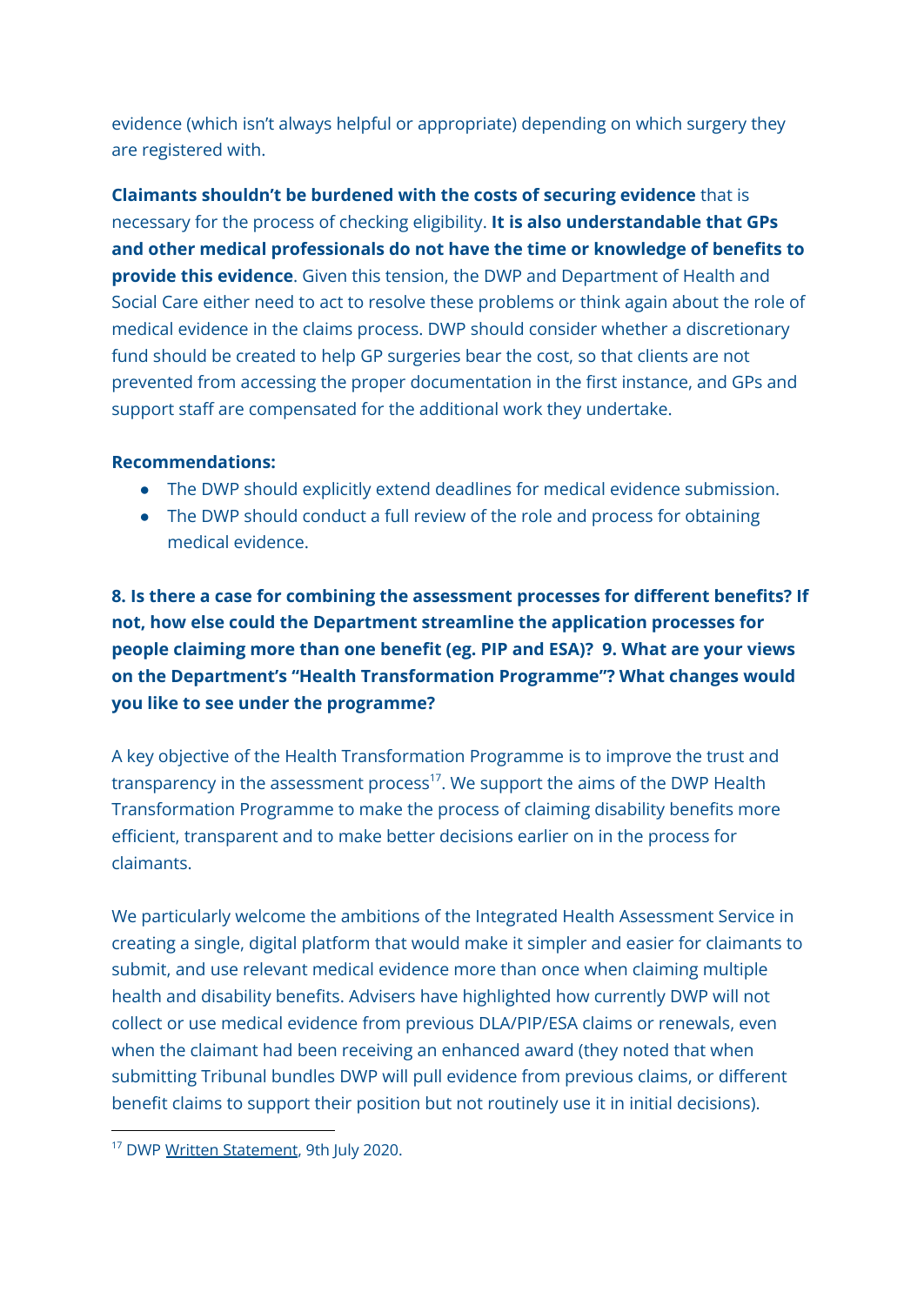However, it is important that the evidence submitted by individuals is only shared across different benefit applications with the individual's consent, and that improvements are made for people to more easily share, and also have their evidence stored, via non-digital means.

However, **combining assessments for different benefits raises some concerns**. As the different benefits assess different support needs (the extra costs people face and work capability) there is a risk that bringing the assessments together could result in untenably long and arduous sessions that could be difficult for people to cope with and understand. Being incorrectly turned down for more than one benefit following a combined assessment could also leave people without any financial support at all, and could expose more vulnerable people to severe hardship that will impact negatively on their health.

Systemic redesign may be necessary. With several past reviews and green papers relating to improving disability benefits it is clear that there is a shared view that change is needed. As with any change relating to benefits that provide essential income to people it is important that the potential impact of adjustments or any radical change is understood. It is therefore welcome that DWP is conducting a Health Transformation Area pilot, and that throughout the Green Paper there was a commitment to further research and testing and learning before fully implementing changes. However, the DWP should implement positive changes now, and tackle some of the key problems disabled people face when interacting with disability benefits. These issues will need to be resolved for any successful future benefit system that correctly matches people with the support they need.

#### **Recommendation:**

• The DWP should ensure evidence is only shared across multiple benefit applications with claimant's consent.

**10. What lessons should the Department learn from the way that it handled claims for health-related benefit claims during the pandemic: for example, relying to a greater extent on paper-based assessments, or using remote/telephone assessments?**

As discussed in our response to Question 1a, The pandemic has shown that DWP can implement significant changes at speed. Remote services were introduced practically overnight, and are a huge step forward in increasing accessibility for some disabled people.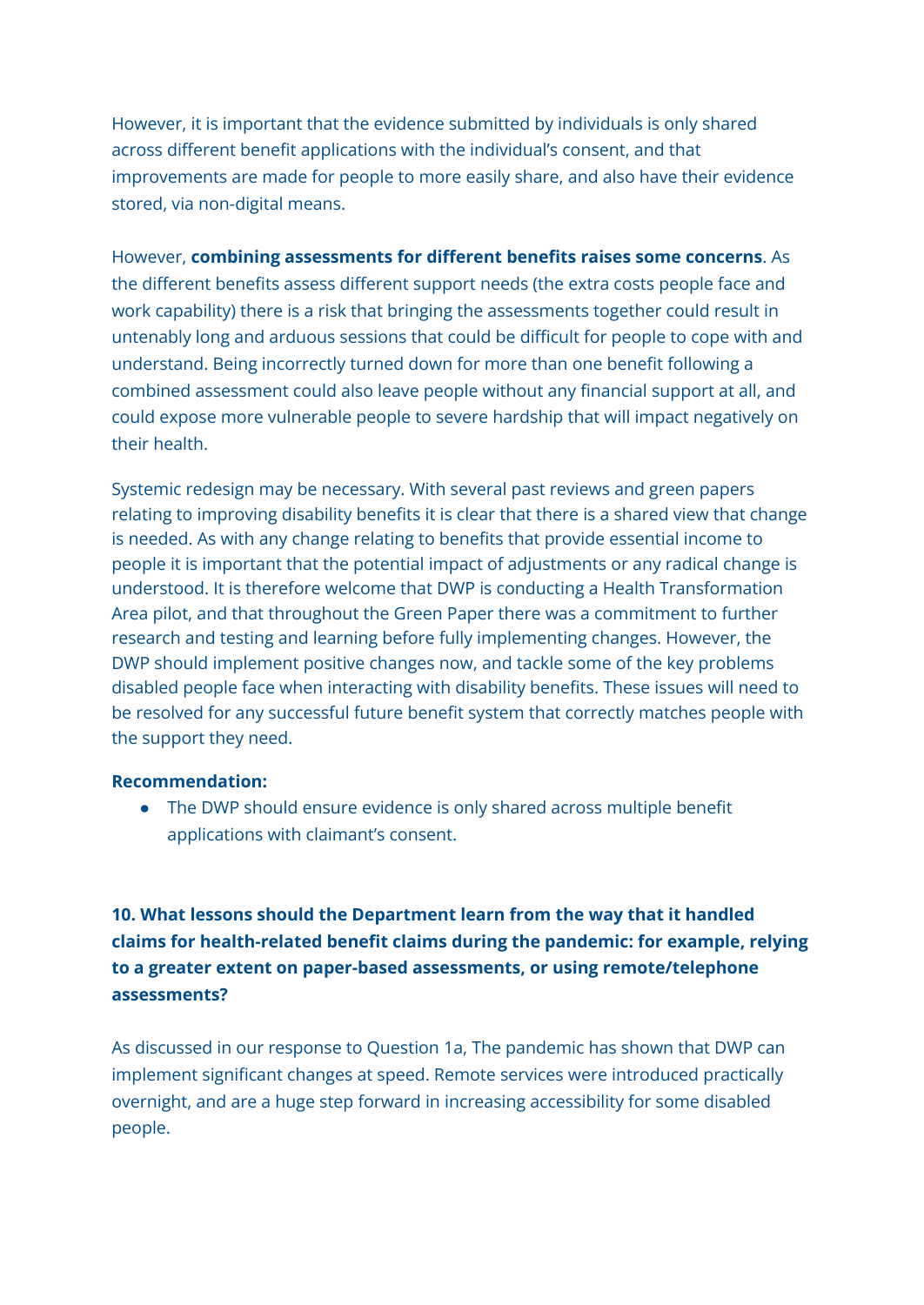Another innovation brought about by the pandemic was DWP making PIP2 and UC50 forms available digitally. For many claimants this can make the process of submitting substantially easier: avoiding the need to visit post offices, making it easier to get remote assistance on the form rather than attending an in-person meeting, and allowing the use of screen readers and other assistive technology. It is to be welcomed that the government is planning to continue to move these services online through plans to create a single digital platform for PIP assessments and the ESA and Universal Credit Work Capability Assessment (WCA).

However, online services only improve accessibility for some claimants. Many disabled people do not have either the technology or the skills needed to confidently access online services. A survey of 1015 Disabled People conducted for Citizens Advice in 2019 by Ipsos MORI, found that 50% of disability benefit claimants said they would have difficulty filling in an online form, and 46% would have difficulty responding to emails.

### **10 a. Is there a case for making some of the changes permanent?**

There is a case for making some of the changes permanent however, DWP should ensure non-digital access is maintained and receives the appropriate investment. Local Citizens Advice offices experience issues with forms and evidence sent through the post, so recommend claimants send forms and evidence through the post using more costly Special Delivery options. However, despite being signed for by DWP staff, advisers tell us that sometimes these documents are reported lost by the DWP. Claimants must then resend information with an additional cost, resulting in their claims being subject to delays. DWP must make sure that both digital and non-digital processes are functional and do not disadvantage claimants.

### **Recommendations:**

- The DWP and Assessment Providers should allow claimants to choose their claim and assessment channel.
- The DWP should ensure non-digital access is maintained and receives the appropriate investment.

**12. DWP believes that applications for some benefits dropped sharply at the start of the pandemic because claimants weren't able to access support (for example, from third sector organisations) to complete their applications. What are the implications of this for how the Department ensures people are able to access health-related benefits consistently?**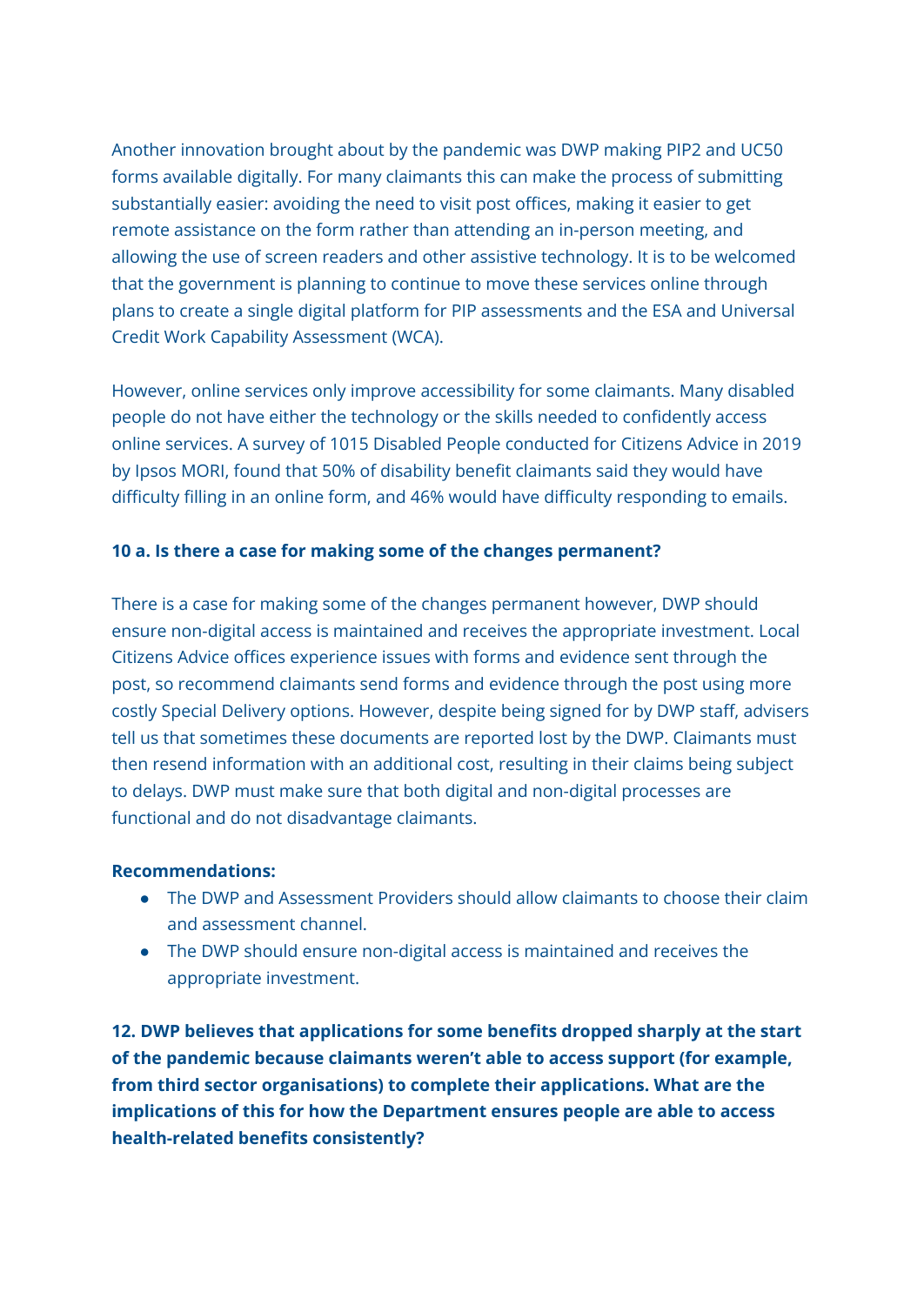Citizens Advice offices quickly adapted to deliver more advice digitally and over the telephone in response to the pandemic, but we know that some people still struggle to access remote services or to get all the support they need when face to face is not a safe option. DWP must make sure the benefits system is accessible to all claimants, even in unprecedented and emergency situations. Part of this will involve testing and implementing proper independent advocacy services to help claimants access the benefits they're entitled to. Citizens Advice is open to further conversations with DWP as to how we can continue to provide support with disability and other benefits. We believe face to face is a crucial element of this offer.

# **12 a. How can the Department best help the third sector to support claimants in their applications?**

Making a disability benefits claim is a big undertaking. It has complex and detailed eligibility criteria, requires upfront consideration of eligibility and the completion of an application that includes the provision of information to evidence the impact of someone's disability or health problem. People often need help to formulate and express their needs in ways which accurately reflect the challenges that they face living with a disability or a long-term health condition to successfully claim disability benefits. This complexity is often worse for people applying for these benefits because they have high support needs.

Advocacy is a crucial part of being able to help people achieve more independence, move closer to employment where appropriate and to support people in having a smoother experience of the benefits system. Through the Green Paper, the Government is rightly creating a strategy for advocacy provision in relation not only to disability benefits but all those who need extra support to navigate the benefits system. It has recognised the importance of testing any potential service. At the moment the need for advice and support services for those who claim disability benefits is clear.

#### **Recommendation:**

● The DWP should work with the third sector and claimants to develop an independent advocacy service that is available to all who need it in order to access and maintain their benefit claims. Claimants must be able to access advocacy in a way that suits them, with face to face, telephone and video access being available to all.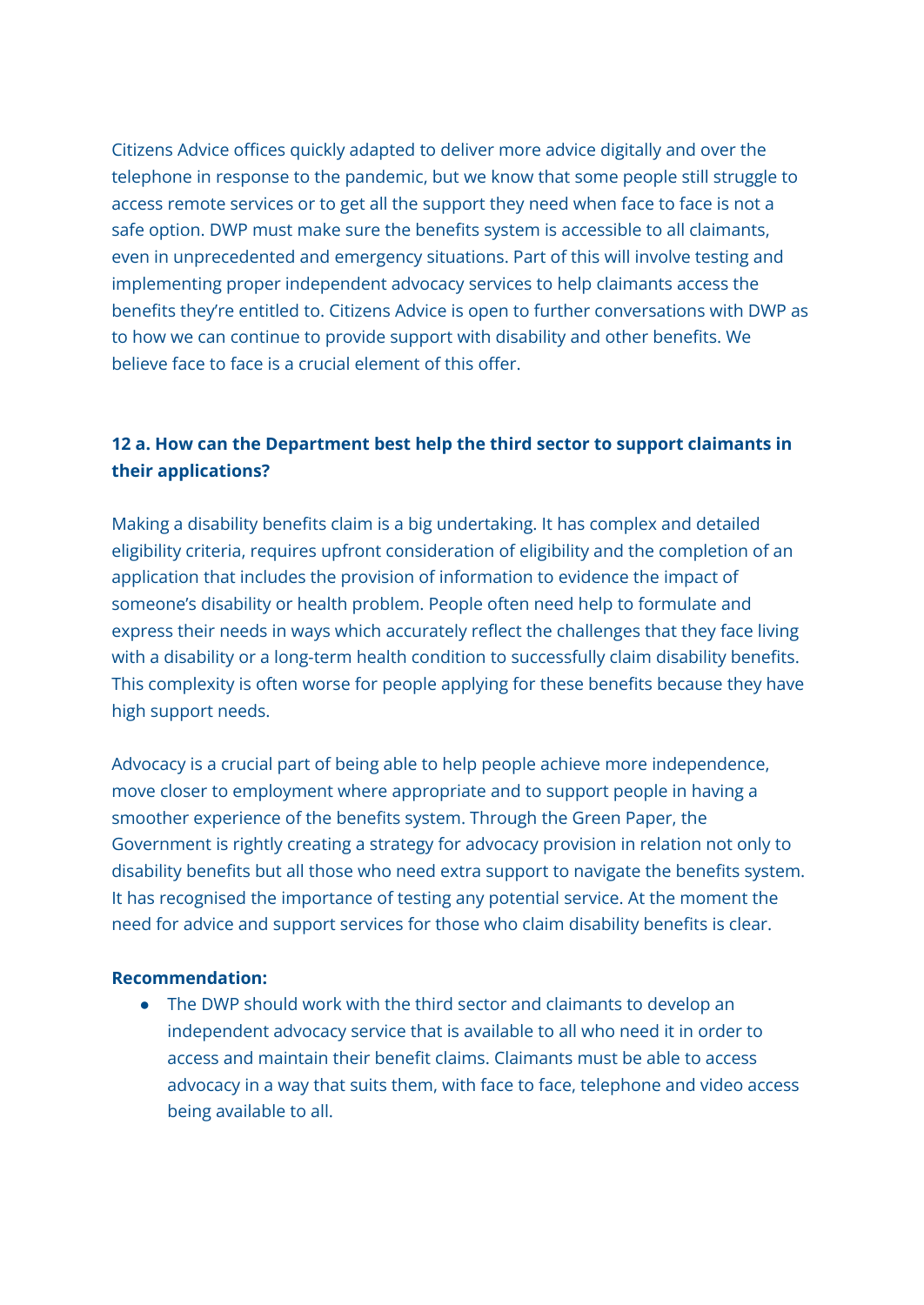# **13. DWP recently published research on the impact of applying for PIP or ESA on claimants' mental and physical health. What would be the best way of addressing this?**

DWP can limit some of the negative impacts on claimants' mental and physical health by doing more to **limit unnecessary reassessments**. We welcome the Severe Conditions Criteria the DWP has implemented to reduce the number of unnecessary repeat reassessments for ESA/UC claimants with the most severe and lifelong conditions. We also support ongoing awards with 10 year 'light touch' reviews for PIP claimants receiving the highest level of support and whose conditions will not improve, and most people over State Pension Age.

Being assessed for disability benefits can be a time consuming and stressful experience. Most claimants will go through this process multiple times (1.6 million claimants receive both PIP and ESA/UC). Others have to be reassessed when they move to different age related benefits, e.g. from DLA, which is paid to children under 16, to PIP. In addition, the **majority of claimants will be frequently reassessed** in order to ensure that they are still entitled to the award they previously received. Taken together these multiple assessments can leave claimants spending substantial periods of time both dealing with the considerable administrative burden of reassessment, and the fear that they will have their income removed. This is even before we consider the wider picture of the other assessments that people may be experiencing to access support or services like occupational health, social care and health services.

DWP should make sure claimants can inform them during the application form process if they have had any prognosis or advice from medical professionals about whether their condition and needs are likely to change (for the better or worse) in the future, and if the claimant themselves feel they'll need reassessing moving forward. Renewals and reassessments are seen as unnecessary by advisers for people whose condition will not improve. **Auto-renewals/life-long awards need to be applied more often**.

#### **DWP should conduct more paper assessments based on existing medical**

**evidence.** Advisers told us that claimants are routinely called to assessments even when they have submitted extremely strong claims with high quality medical evidence, or had been in receipt of a long term enhanced award previously. Our advisers tell us that for many years the default appears to have been to require a face-to-face assessment for all claims.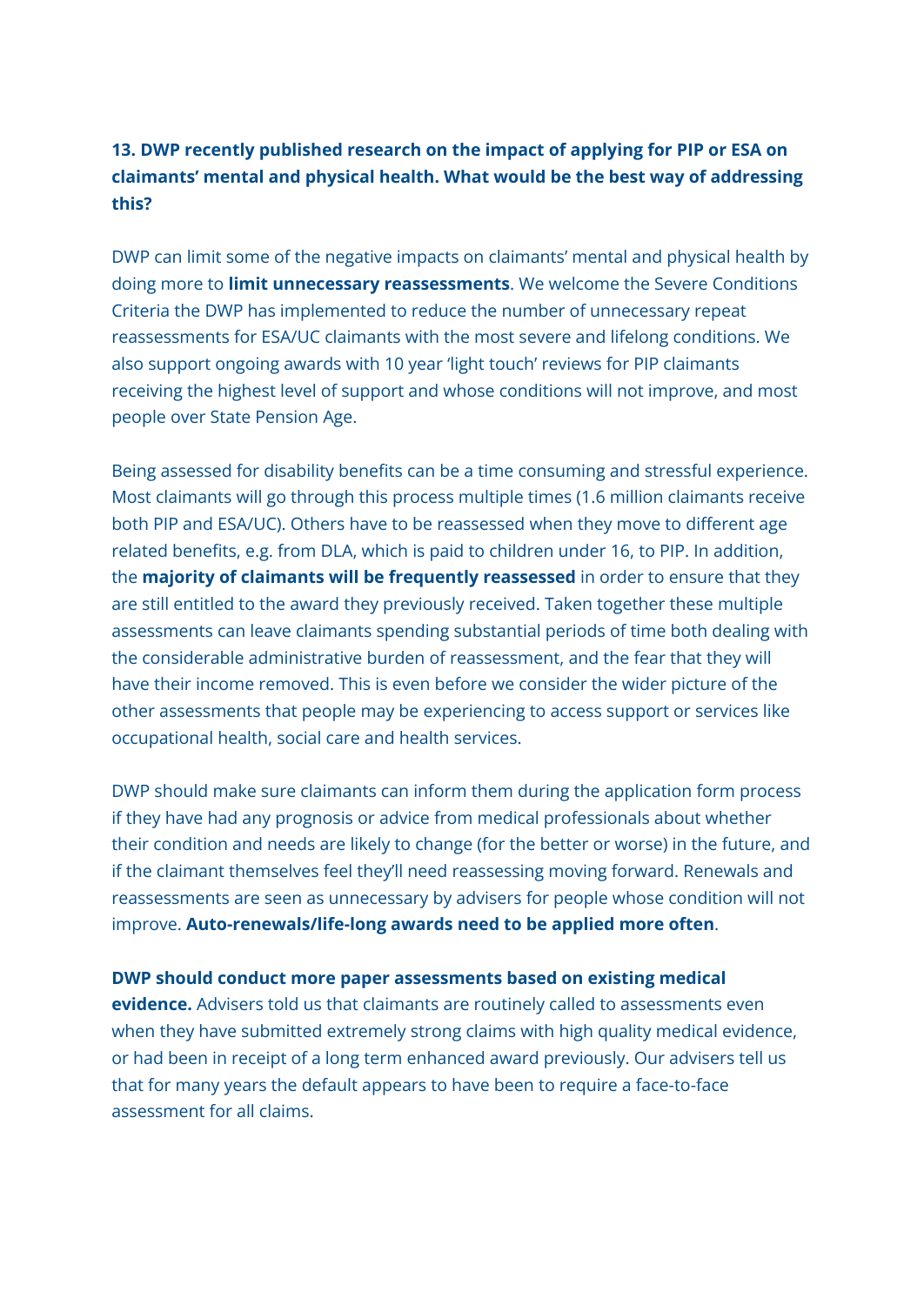*"[I helped] a lady who was turned down for PIP. She has epilepsy which she had under control with a high dose of drugs, but she's started having seizures again, because they wiped the best part of £200 a week off her income. She doesn't know how she's going to cope, she doesn't know what she did wrong, and she'd had previous awards so it's not like they don't know about it, but it seems silly that even when they review PIP awards they don't look at former evidence." 18*

#### **Recommendations:**

- The DWP should do more to limit unnecessary reassessments.
- The DWP should seek information via application forms to understand if people's conditions are likely to improve or worsen, and if they feel they'll need to be reassessed in the future.
- The DWP should apply auto-renewals/life-long awards more often.
- Where claimants have strong medical evidence and a history of past awards, more paper based assessments and reviews should be conducted.

# **14. What could the Department do to shorten waits for health-related benefit assessments—especially for ESA/UC?**

To ensure people get the support they need in a timely manner, the DWP should focus on improving the pain points in the Disability Benefit claim journey (obtaining medical evidence, assessments. decision-making) to ensure people are awarded accurate levels of support when they are first assessed, thus avoiding having to go to Mandatory Reconsideration and potentially on to Appeal. As evidenced below, applying for disability benefits takes a long time, but correcting a wrong decision following assessment takes even longer. DWP should balance quicker decisions with increased accuracy and make sure people are supported throughout the claiming process.

## **Illustrative example of the cost of waiting for a new decision**

Piotr lives with his wife, Mary, and two children aged 12 and 16. Piotr is self-employed and Mary is employed part time, working 14 hours per week at national minimum wage. They live in a home which they own with a mortgage and claim child tax credits and working tax credits.

After Piotr was diagnosed with Multiple Sclerosis (MS), he applied for PIP. At this point

<sup>&</sup>lt;sup>18</sup> Citizens Advice adviser interviews July 2021.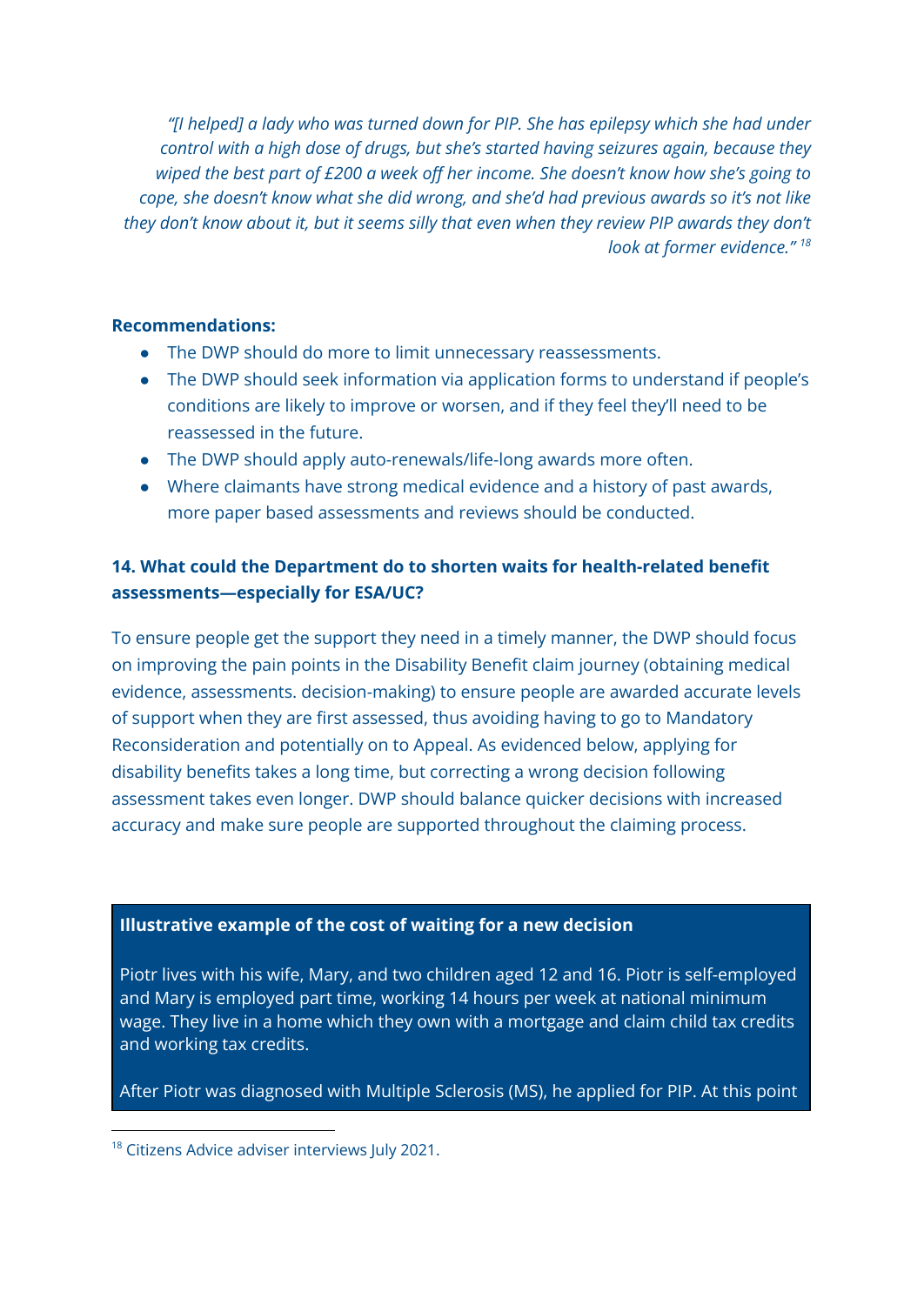he was struggling to keep up with the physical demands of work which had led to loss of income and accumulation of debt. Additionally, Mary began to take on increased caring responsibility for Piotr.

He received a decision on the claim 23 weeks later saying he was not entitled to any PIP. After requesting a Mandatory Reconsideration, the DWP responded 8 weeks later to say they were upholding the original decision.

Piotr appealed this decision, but by now he had started to fall behind on his mortgage and was unable to afford his energy bills, despite maxing out bank overdrafts and credit cards. He also started to experience depression and stress as a result of these financial troubles. This placed a lot of strain on his relationship with Mary, who was already finding it difficult to adjust to being Piotr's carer alongside her part-time work.

27 weeks after lodging an appeal, and 58 weeks<sup>19</sup> after first claiming, Piotr's case was heard at a tribunal and he was awarded the daily living and mobility components of PIP, both at the enhanced rate, for 5 years.

The backdated payment is welcome relief for the family but Piotr's mental health issues will not disappear overnight, nor will the damage caused to his relationship with Mary. They can start to repay their debts but interest fees and late payment charges mean they're paying back more than they would have.

Approximately £8,824.70<sup>20</sup> - How much Piotr is owed in backdated PIP entitlement, after waiting around 58 weeks since his initial application.

<u>Approximately £3,920.80<sup>21</sup> - How much Mary could have received in Carer's Allowance</u> over this 58 week period due to her caring responsibilities for Piotr, had he received the correct award following his initial application. This will be backdated, but still represents a large amount of financial support Piotr and Mary were delayed in getting.

Approximately £12,745.50 - In the year following his MS diagnosis Piotr and his fami

 $19$  As of July 2021 the PIP median end-to-end clearance time from registration to DWP decision was 23 weeks, and the PIP median mandatory reconsideration clearance time was 59 days. DWP (2021) Personal [Independence](https://www.gov.uk/government/statistics/personal-independence-payment-statistics-to-july-2021) Payment statistics to July 2021. Between April and June 2021 the mean age of case at clearance for PIP tribunals was 27 weeks. HMCTS (2021) Tribunal [Statistics](https://www.gov.uk/government/statistics/tribunal-statistics-quarterly-april-to-june-2021) [Quarterly:](https://www.gov.uk/government/statistics/tribunal-statistics-quarterly-april-to-june-2021) April to June 2021.

 $20$  Based on the 2021/22 benefit rates for PIP enhanced rate daily living component (£89.60 per week) and enhanced rate mobility component (£62.55 per week). DWP (2021) [Benefit](https://www.gov.uk/government/publications/benefit-and-pension-rates-2021-to-2022/benefit-and-pension-rates-2021-to-2022#personal-independence-payment) and [pension](https://www.gov.uk/government/publications/benefit-and-pension-rates-2021-to-2022/benefit-and-pension-rates-2021-to-2022#personal-independence-payment) rates 2021 to 2022. The amount Piotr will be paid as a backdate will be less than this as some of the 58 weeks will have fallen in the financial year 2019/20.

<sup>&</sup>lt;sup>21</sup> Based on the 2021/22 benefit rates for Carer's Allowance (£67.60 per week). DWP (2021) Benefit and [pension](https://www.gov.uk/government/publications/benefit-and-pension-rates-2021-to-2022/benefit-and-pension-rates-2021-to-2022#personal-independence-payment) rates 2021 to 2022.